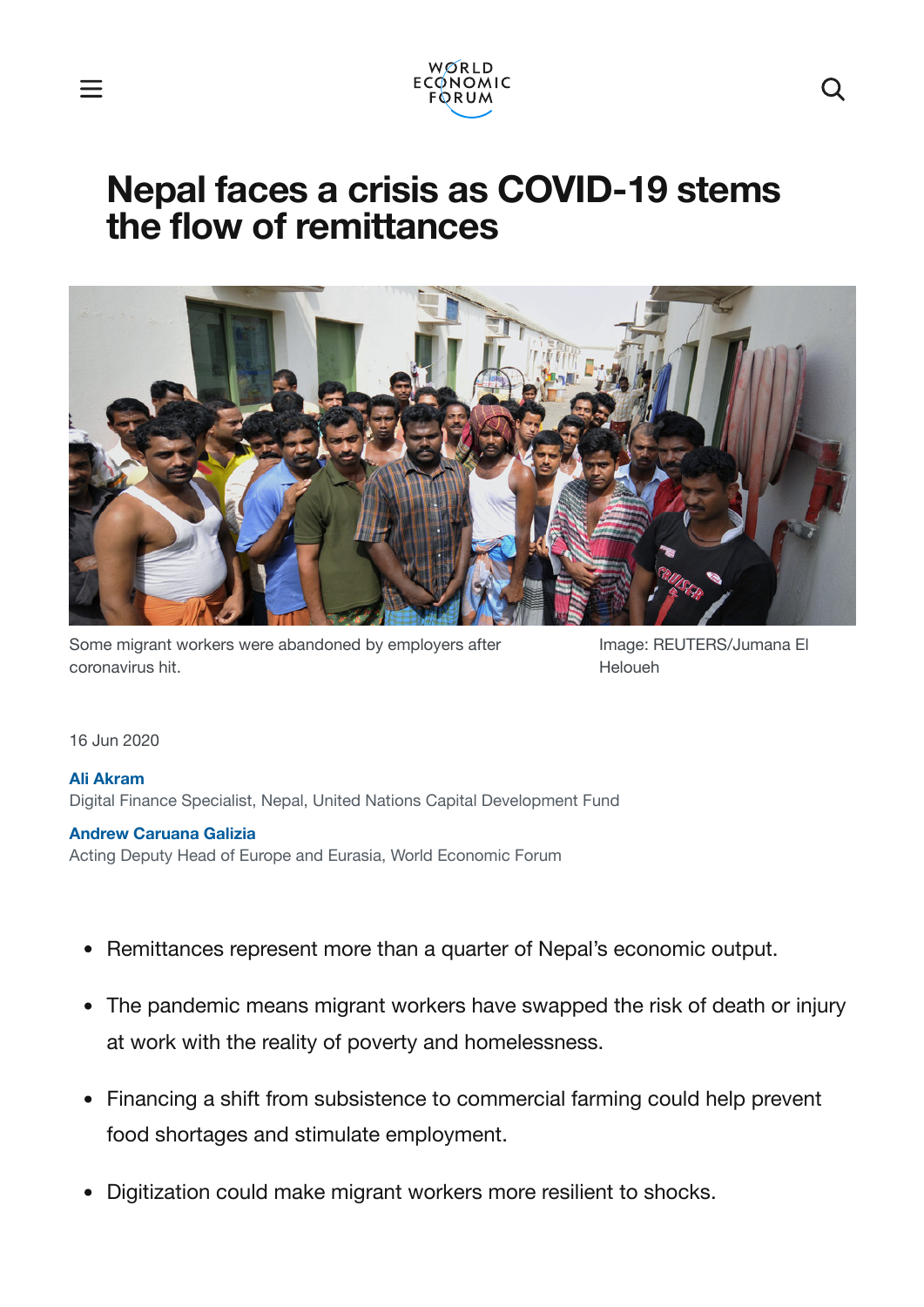The mixed fate of South Asia's millions of migrant labourers in the Gulf and elsewhere has long been a humanitarian issue. Now that a pandemic has pushed the world into recession, their precarious employment conditions have emerged as a major economic issue for the countries in South Asia that most depend on the earnings migrant workers send home as remittances. The World Bank [projects](http://documents.worldbank.org/curated/en/989721587512418006/pdf/COVID-19-Crisis-Through-a-Migration-Lens.pdf) that remittances to Nepal will slide by 14% this year – not the biggest slump in the region, but [remittances represent](https://www.worldbank.org/en/topic/migrationremittancesdiasporaissues/brief/migration-remittances-data) more than a quarter of the country's economic output. No other country in South Asia comes close – the next biggest share of remittances was around 8% of GDP in 2019, for both Pakistan and Sri Lanka.

A protracted civil war followed by devastating earthquakes pushed millions of largely unskilled Nepalis to seek work elsewhere. As a result, remittance inflows to Nepal have risen steadily each year for the past decade. By 2019, the annual total had doubled to more than \$8 billion, compared with just over \$4 billion in 2011. In the six years between the outbreak of the Ebola epidemic in West Africa and the global spread of COVID-19, remittances grew from a lifeline for impoverished rural families to a key motor of [Nepal's economy – far](http://ilo.org/wcmsp5/groups/public/---asia/---ro-bangkok/---ilo-kathmandu/documents/publication/wcms_541231.pdf) in excess of other financial inflows such as foreign direct investment and net official development assistance – and a key source of liquidity for its banking system.

Though a thriving industry of recruitment agencies and remittance service providers has sprung up around the phenomenon, the financial, digital and welfare infrastructure supporting Nepal's migrant workers has remained largely inadequate, leaving Nepal struggling to respond to the twin challenges of falling remittances and hundreds of thousands of stranded or returning migrants now out of work.

### **The end of a bitter road**

Data from the Department of Foreign Employment [compiled](https://publications.iom.int/system/files/pdf/mp_nepal_2019.pdf) by the International Organization for Migration (IOM) show that the Gulf states of Qatar, United Arab Emirates (UAE), Saudi Arabia and Kuwait are the most popular destinations after India for Nepali migrant workers. Qatar and the UAE alone accounted for 58% of all the permits issued by the government of Nepal in 2019 allowing migrants to work abroad. These migrant workers pay a high price for the money they earn in the Gulf: in the past five years, there have been 4,143 [cases](https://publications.iom.int/system/files/pdf/mp_nepal_2019.pdf) of financial compensation paid by the government of Nepal from the Foreign Employment Welfare Fund to family members after the death of a migrant worker, and 1,348 cases of assistance for injured workers. In 2018/19 alone, the scheme paid out to 755 families after a migrant worker's death, and assisted with 588 cases of work injury.

The strict lockdown measures – India, Malaysia, Saudi Arabia and the UAE all stopped nonessential services during the pandemic – hit the tourism, hospitality and construction sectors hardest, where many migrant workers were concentrated. Laid off at short notice, often with no savings, unemployment insurance, or residency rights, the not insignificant risk of death or injury at work has been replaced by the reality of poverty and homelessness.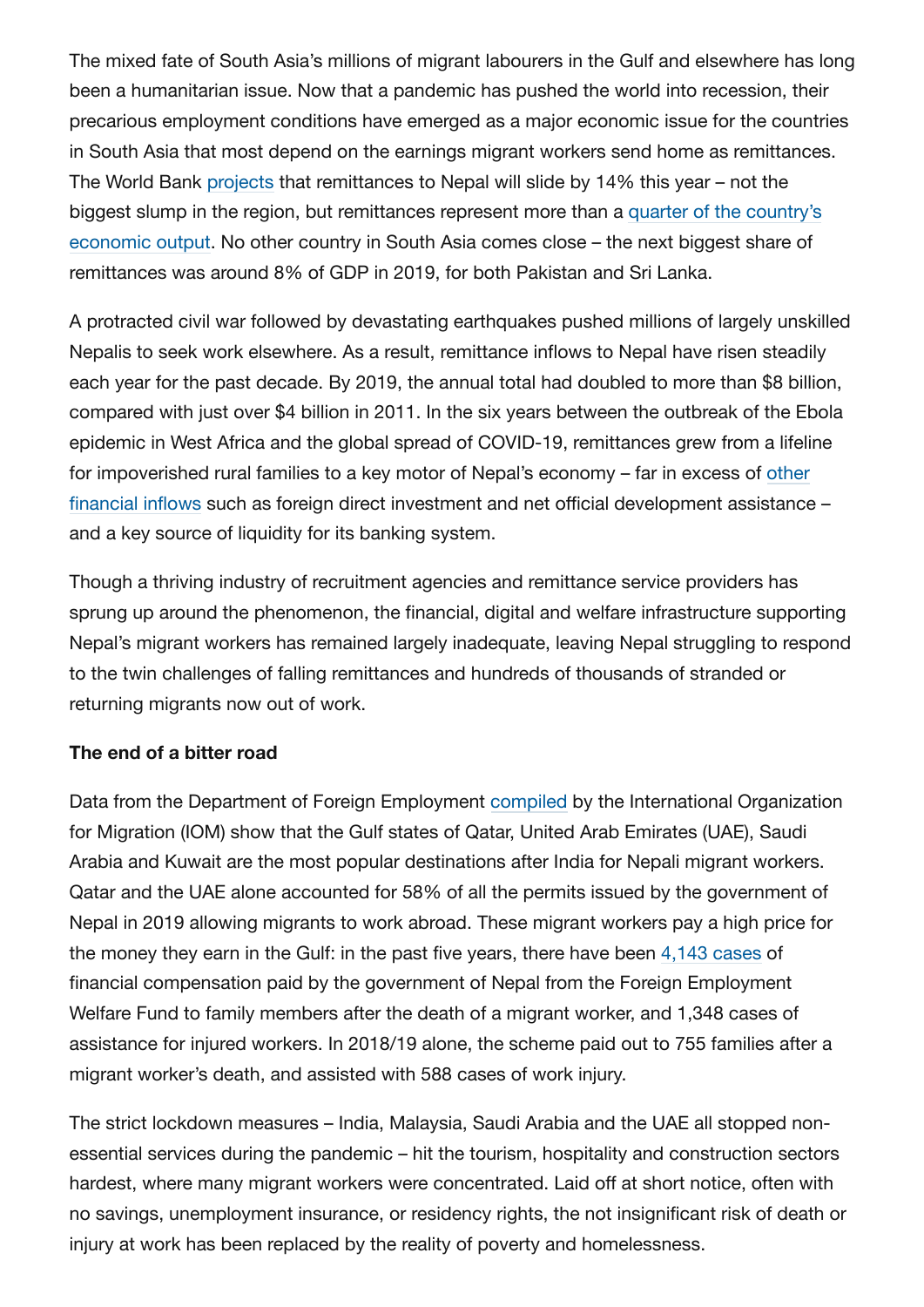Migrant workers are also especially vulnerable to COVID-19 because of the [conditions](https://www.economist.com/middle-east-and-africa/2020/04/23/migrant-workers-in-cramped-gulf-dorms-fear-infection) in the crowded labour camps they are often based in. Putting a number to the scale of the problem, in mid-May, Nepali Foreign Minister Pradeep Kumar Gyawali told a parliamentary committee that a staggering 211,000 Nepalis needed to be rescued and repatriated [immediately](https://ekantipur.com/news/2020/05/11/158920882052283964.html), and that many thousands more would need to be brought back home to Nepal at the next opportunity.

#### Image: World Bank Group, KNOMAD

Before the crisis hit, many Nepali migrant workers sold ancestral land or borrowed money through informal networks to raise the [high](http://apmigration.ilo.org/resources/the-migrant-recruitment-industry-profitability-and-unethical-business-practices-in-nepal-paraguay-and-kenya/at_download/file1) fees recruitment agencies charge for securing visas and work placements abroad. Suddenly jobless and unable to pay down these loans, they will now likely need to take on further debt to [refund](https://kathmandupost.com/national/2020/06/04/migrant-rights-groups-slam-government-plan-to-charge-migrant-workers-for-their-repatriation) the costs of their repatriation.

Alongside a diplomatic push to preserve existing jobs abroad, a government task force is examining ways to reintegrate these thousands of returning migrants into Nepal's labour force. One initiative is for the central bank, Nepal Rastra Bank, to help with lower-rate loans for [entrepreneurial](https://kathmandupost.com/national/2020/04/22/with-hundreds-of-thousands-of-migrants-predicted-to-return-home-nepal-needs-to-brace-for-a-crisis) activities such as commercial farming – agriculture accounts for 27% of Nepal's GDP, though it remains largely capital-poor.

With border closures slowing trade and the hundreds of thousands of returning migrants causing a surge in domestic food demand, financing a rapid move from subsistence to commercial farming could help prevent likely food shortages and stimulate employment. The government could provide incentives and support for financial products to reach remote locations, potentially by sharing the costs incurred by rural financial service agents.

Yet, as crises often do, the impact of the pandemic has exposed several flaws in the remittances sector and made the many avoidable hardships suffered by migrant workers suddenly intolerable, which opens the window to nudge changes through at a structural level.

### **Digitization could make migrant workers more resilient to shocks**

Governments in host countries should act to ensure workers are documented in the first place and then make it possible for their identification documents to be linked digitally to electronic 'know your customer' (e-KYC) systems. Digital remittances from Nepal's migrant workers could then be linked to modest savings or pension contributions. If they could access digital solutions easily and make modest savings more readily, the temporary economic security of such large numbers of migrants, their families back home, and entire national economies like Nepal's, could be assured through crises like this one.

Several players in Nepal have shown significant leadership in tackling the crisis, with the central and private banks unrolling digital solutions to help keep the remittances lifeline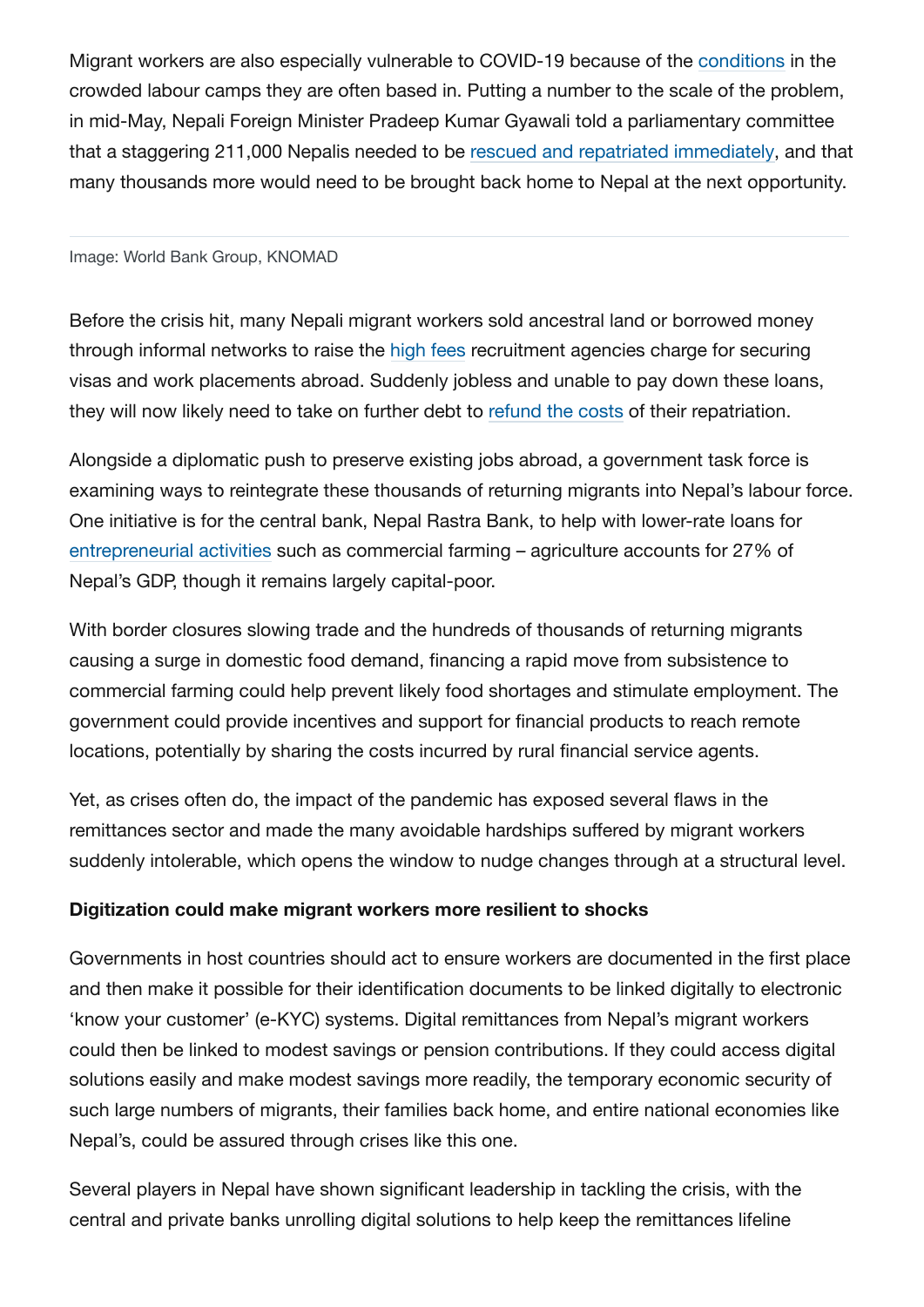tethered to the national economy. The central bank has raised the amounts that may be digitally transferred or paid to merchants, in an incentive that [may stay in](https://kathmandupost.com/money/2020/05/16/banks-digitise-remittance-processing-after-lockdown) place after the current pandemic is over. Retail banks across the country, meanwhile, have moved to processing remittances digitally so that those back home relying on migrant workers' money can avoid going to bank counters for cash withdrawals.

As an enabling backdrop to this digitization, Nepal's prospective migrants since 2018 have had to open bank accounts to qualify for mandatory labour permits – a policy also designed to reduce the use of informal channels for remittances. At least 61% of [Nepalis](https://nepaleconomicforum.org/neftake/key-highlights-from-the-economic-survey-of-fy-2019-20) now have at least one bank account. But the ability of Nepali migrants to open accounts in their host countries is now a critical step towards unlocking end-to-end access to digital channels.

### **Much more can be done to empower Nepali migrants**

The flow of remittances from unemployed migrant workers digging into their savings or from those who have managed to hold on to their jobs could be set on fairer terms by providing incentives to banks, mobile network operators, remittance service providers, and payment infrastructure providers to cut transaction fees and make formal remittances more attractive. Nepal could follow the [example](https://thefinancialexpress.com.bd/economy/bangladesh/bb-relaxes-conditions-for-remittance-incentives-1589369241) of Bangladesh's central bank, which has raised the ceiling on the 2% "cashbacks" it offers remittance senders.

Remittance service providers themselves can make transactions more attractive by linking remittances to inclusive financial products tailored to the needs of migrants and their families, including savings, credit, insurance and bill payment services. Taken together, these solutions could contribute to building individual resilience on a wide scale until migrant workers gain greater access to national welfare schemes and residency rights in their host countries.

### **CORONAVIRUS, HEALTH, COVID19, PANDEMIC**

### **What is the World Economic Forum doing to manage emerging risks from COVID-19?**

**Show**

Nepal Rastra Bank could consider measures aimed at both smoothing the flow of funds during this period of hardship and paying off the toxic informal debts that many migrant workers had taken on to finance their journeys. The central bank could collaborate with remittance service providers in key markets to extend low-interest credit to migrants, with the repayments not starting until their work resumes.

An online portal launched by the government of Nepal would be a vital service to its migrants abroad, giving them access to information and services in Nepali. This could include enabling